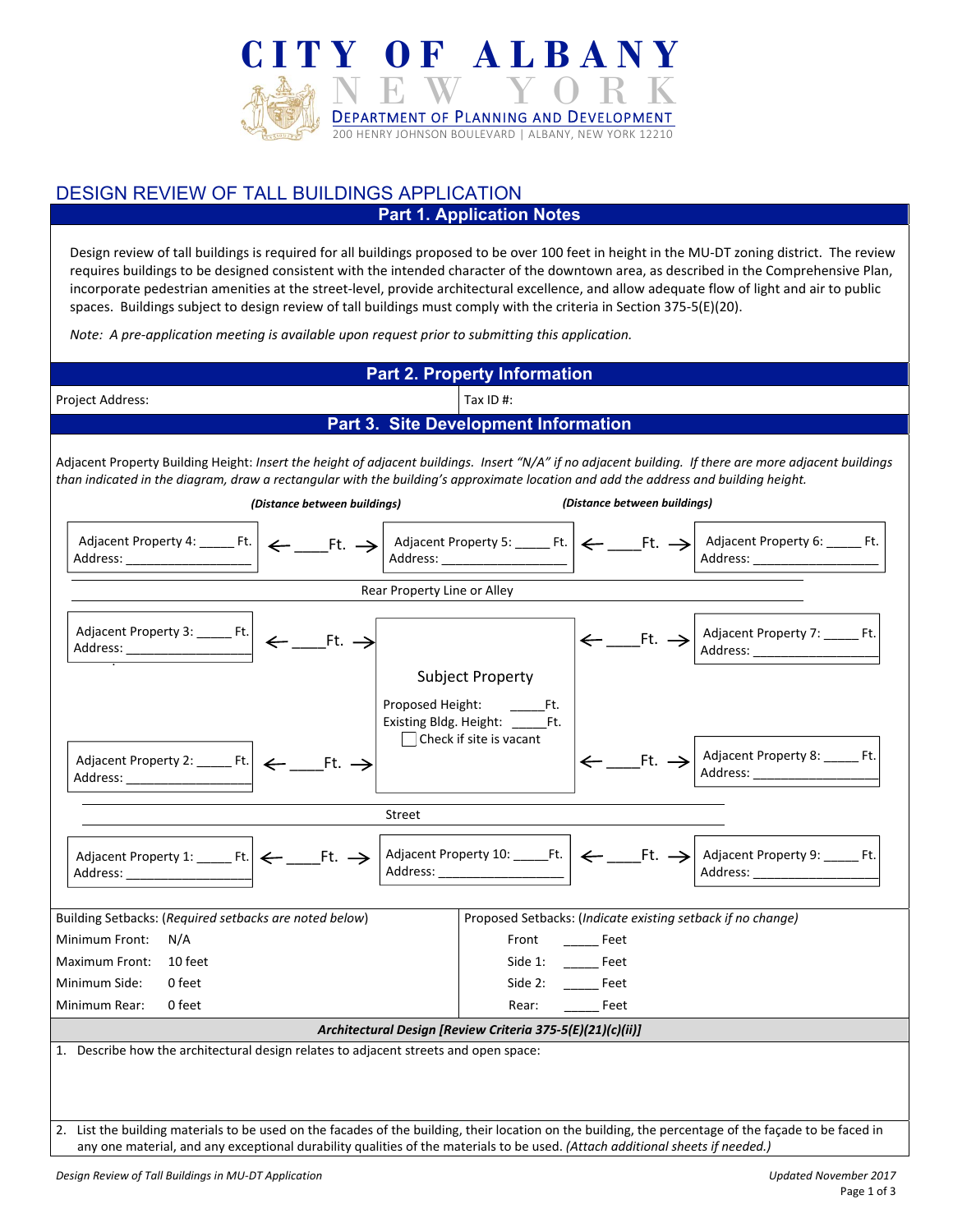|                                                                                                                                                                                                          | <b>Building Material Name/Type</b>                                                                                                                                 | Location on Building Façade                                                                                                           | % of Façade with this Material                        | <b>Durability Qualities</b>                                                                                                                     |  |  |  |
|----------------------------------------------------------------------------------------------------------------------------------------------------------------------------------------------------------|--------------------------------------------------------------------------------------------------------------------------------------------------------------------|---------------------------------------------------------------------------------------------------------------------------------------|-------------------------------------------------------|-------------------------------------------------------------------------------------------------------------------------------------------------|--|--|--|
| a.                                                                                                                                                                                                       |                                                                                                                                                                    |                                                                                                                                       |                                                       |                                                                                                                                                 |  |  |  |
| b.                                                                                                                                                                                                       |                                                                                                                                                                    |                                                                                                                                       |                                                       |                                                                                                                                                 |  |  |  |
| c.                                                                                                                                                                                                       |                                                                                                                                                                    |                                                                                                                                       |                                                       |                                                                                                                                                 |  |  |  |
| d.                                                                                                                                                                                                       |                                                                                                                                                                    |                                                                                                                                       |                                                       |                                                                                                                                                 |  |  |  |
| 3.                                                                                                                                                                                                       | Describe how the building façade is articulated:                                                                                                                   |                                                                                                                                       |                                                       |                                                                                                                                                 |  |  |  |
|                                                                                                                                                                                                          |                                                                                                                                                                    |                                                                                                                                       |                                                       |                                                                                                                                                 |  |  |  |
| 4.                                                                                                                                                                                                       | Describe the location of all pedestrian entrances, sitting areas, and gathering spaces and how these are incorporated into the building and<br>streetscape design: |                                                                                                                                       |                                                       |                                                                                                                                                 |  |  |  |
|                                                                                                                                                                                                          |                                                                                                                                                                    |                                                                                                                                       |                                                       |                                                                                                                                                 |  |  |  |
|                                                                                                                                                                                                          |                                                                                                                                                                    | Protection of Light and Air [Review Criteria 375-5(E)(21)(c)(iii)]                                                                    |                                                       |                                                                                                                                                 |  |  |  |
| 5.                                                                                                                                                                                                       |                                                                                                                                                                    | Describe how the building minimizes shading on adjacent public streets, sidewalks, trails, parks, and open and spaces:                |                                                       |                                                                                                                                                 |  |  |  |
|                                                                                                                                                                                                          |                                                                                                                                                                    |                                                                                                                                       |                                                       |                                                                                                                                                 |  |  |  |
|                                                                                                                                                                                                          |                                                                                                                                                                    |                                                                                                                                       | Walkability [Review Criteria 375-5(E)(21)(c)(iv)]     |                                                                                                                                                 |  |  |  |
| 6.                                                                                                                                                                                                       |                                                                                                                                                                    |                                                                                                                                       |                                                       | Describe how the building's design, including but not limited to the streetscape and vehicular and pedestrian access points, contributes to the |  |  |  |
|                                                                                                                                                                                                          | walkability of adjacent streets:                                                                                                                                   |                                                                                                                                       |                                                       |                                                                                                                                                 |  |  |  |
|                                                                                                                                                                                                          |                                                                                                                                                                    |                                                                                                                                       |                                                       |                                                                                                                                                 |  |  |  |
|                                                                                                                                                                                                          |                                                                                                                                                                    |                                                                                                                                       | Shadows [Review Criteria 375-5(E)(21)(c)(v)]          |                                                                                                                                                 |  |  |  |
| 7.                                                                                                                                                                                                       |                                                                                                                                                                    | Significant shadows are NOT cast on nearby public parks or open spaces between 9:00 a.m. and 3:00 p.m. on October 31st.               |                                                       |                                                                                                                                                 |  |  |  |
|                                                                                                                                                                                                          |                                                                                                                                                                    | $\Box$ Significant shadows ARE cast on nearby public parks or open spaces between 9:00 a.m. and 3:00 p.m. on October 31 <sup>st</sup> |                                                       |                                                                                                                                                 |  |  |  |
|                                                                                                                                                                                                          |                                                                                                                                                                    | If significant shadows are visible, describe below how the shadows are mitigated by the building shape and design:                    |                                                       |                                                                                                                                                 |  |  |  |
|                                                                                                                                                                                                          |                                                                                                                                                                    |                                                                                                                                       |                                                       |                                                                                                                                                 |  |  |  |
|                                                                                                                                                                                                          |                                                                                                                                                                    |                                                                                                                                       |                                                       |                                                                                                                                                 |  |  |  |
|                                                                                                                                                                                                          |                                                                                                                                                                    |                                                                                                                                       |                                                       |                                                                                                                                                 |  |  |  |
|                                                                                                                                                                                                          |                                                                                                                                                                    |                                                                                                                                       | Street Activity [Review Criteria 375-5(E)(21)(c)(vi)] |                                                                                                                                                 |  |  |  |
| 8.                                                                                                                                                                                                       |                                                                                                                                                                    | Describe how the ground level design of the building contributes to encouraging street activity on adjacent streets:                  |                                                       |                                                                                                                                                 |  |  |  |
|                                                                                                                                                                                                          |                                                                                                                                                                    |                                                                                                                                       |                                                       |                                                                                                                                                 |  |  |  |
|                                                                                                                                                                                                          |                                                                                                                                                                    |                                                                                                                                       |                                                       |                                                                                                                                                 |  |  |  |
|                                                                                                                                                                                                          | Consistency with Downtown Character [Review Criteria 375-5(E)(21)(c)(vii)]                                                                                         |                                                                                                                                       |                                                       |                                                                                                                                                 |  |  |  |
| 9<br>Describe how the building design is consistent with the intended character of the downtown area, as described in the adopted Comprehensive<br>Plan, and with the intent of the MU-DT zone district: |                                                                                                                                                                    |                                                                                                                                       |                                                       |                                                                                                                                                 |  |  |  |
|                                                                                                                                                                                                          |                                                                                                                                                                    |                                                                                                                                       |                                                       |                                                                                                                                                 |  |  |  |
|                                                                                                                                                                                                          | <b>Part 4. Submittal Requirement Checklist</b>                                                                                                                     |                                                                                                                                       |                                                       |                                                                                                                                                 |  |  |  |
|                                                                                                                                                                                                          |                                                                                                                                                                    |                                                                                                                                       |                                                       | Electronic Submission* (.pdf)                                                                                                                   |  |  |  |
|                                                                                                                                                                                                          |                                                                                                                                                                    | <b>Required Document</b>                                                                                                              | <b>Hard Copies</b>                                    | (Required Document Name)                                                                                                                        |  |  |  |
|                                                                                                                                                                                                          |                                                                                                                                                                    | A. Required for Design Review of Tall Buildings Applications                                                                          |                                                       |                                                                                                                                                 |  |  |  |
|                                                                                                                                                                                                          | <b>Master Application Form</b>                                                                                                                                     |                                                                                                                                       | 2                                                     | <b>Master Application</b>                                                                                                                       |  |  |  |
|                                                                                                                                                                                                          | Design Review of Tall Buildings Permit Application                                                                                                                 | Color photographs of the property in context with surrounding                                                                         | 2                                                     | <b>DRTB</b>                                                                                                                                     |  |  |  |
|                                                                                                                                                                                                          | properties, on printed paper                                                                                                                                       |                                                                                                                                       | 2                                                     | Photos                                                                                                                                          |  |  |  |
|                                                                                                                                                                                                          | Site Plan, drawn to scale                                                                                                                                          |                                                                                                                                       | 5                                                     | Site Plan [YYYY]-[MM]-[DD]                                                                                                                      |  |  |  |